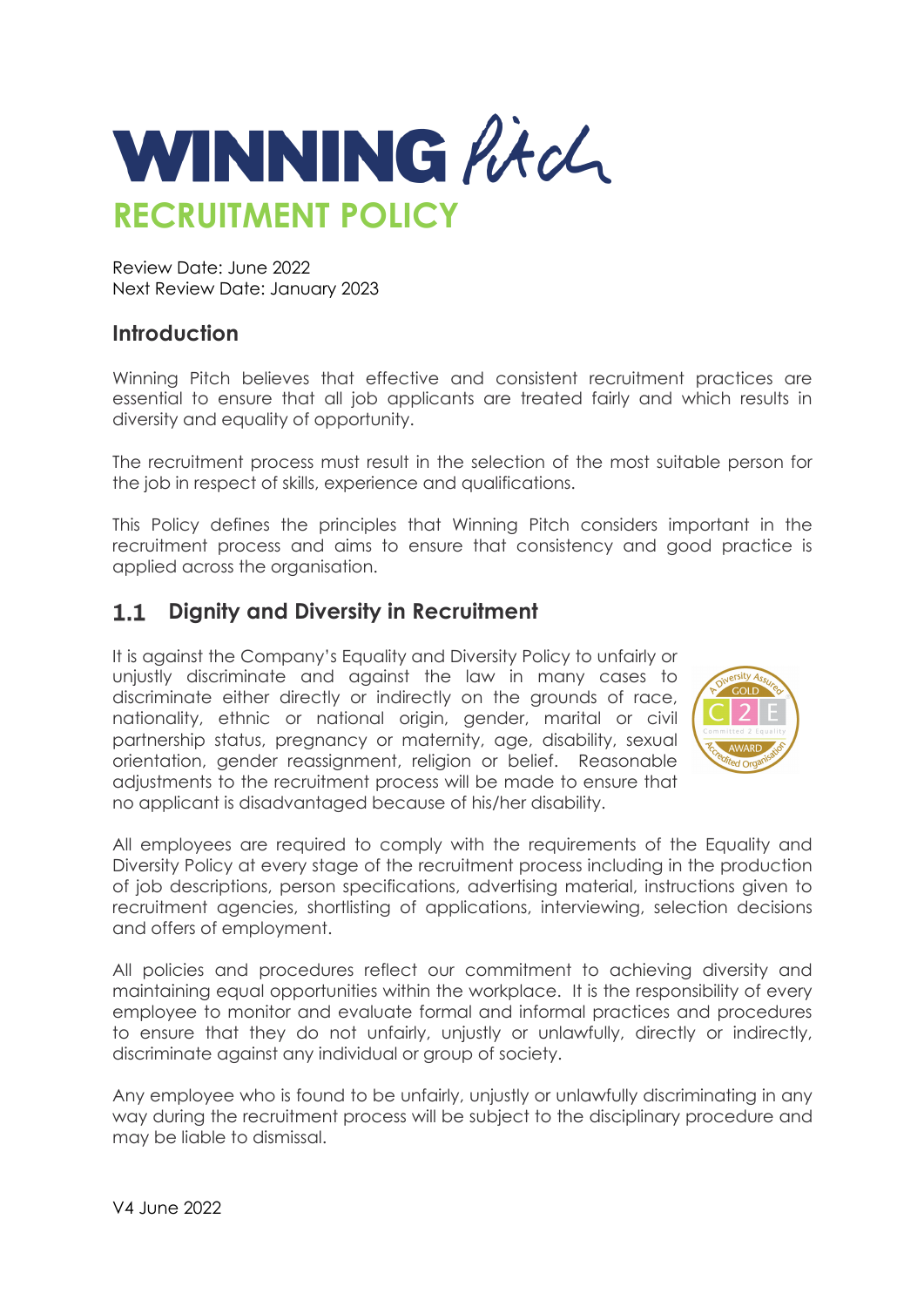The Company records the diversity of all applicants using a standard form which will be issued to each applicant. This information is kept separate from the candidate's CV or application and not used or considered during the shortlisting or interview process. This information is recorded solely to monitor the diversity of applicants.

## **Recruitment Authorisation**

Any vacancy must be authorised by the CEO before any attempt is made to fill the role. In making the request to the CEO consideration should be given to whether the role could be absorbed amongst the rest of the team or elsewhere in the Company.

## **Job Descriptions and Person Specifications**

Once authorisation has been obtained, the person/manager recruiting must produce a job description for the vacancy which provides a fair and accurate representation of the duties of the role and follows the format which is laid out in the Job Description Form. The job description will include a clearly drafted person specification.

The job description will describe the duties, responsibilities and seniority of the post, along with who they person will be responsible to and the person specification will describe the qualifications, knowledge, experience, skills and competencies needed for the role to be carried out effectively.

The Job Description Form, which includes the person specification, should be given to all candidates prior to interview to enable them to prepare adequately for the interview in order to improve the success of the interviewing process.

Particular care must be taken when producing job descriptions to ensure that unreasonable requirements are not placed on the job holder which cannot be objectively justified and may unfairly disadvantage certain groups e.g. women, ethnic minorities, younger, older or disabled persons.

## **Advertising of Vacancies**

All vacancies must be advertised within the Company to all members of staff prior to external methods of recruitment being used. Wherever possible internal candidates will be considered in preference to external candidates and reasonable training and coaching will be provided to enable employees to achieve career advancement. Where it has not been possible to recruit within the Company, then external methods of recruitment may be considered. These may include approaching approved employment agencies or advertising in suitable press.

Where the job is to be advertised, the proposed advertisement must be submitted to the CEO for approval. An advertisement must not show any intention to discriminate unfairly, unjustly or unlawfully and should follow the Equality and Human Rights Commission's recommended code.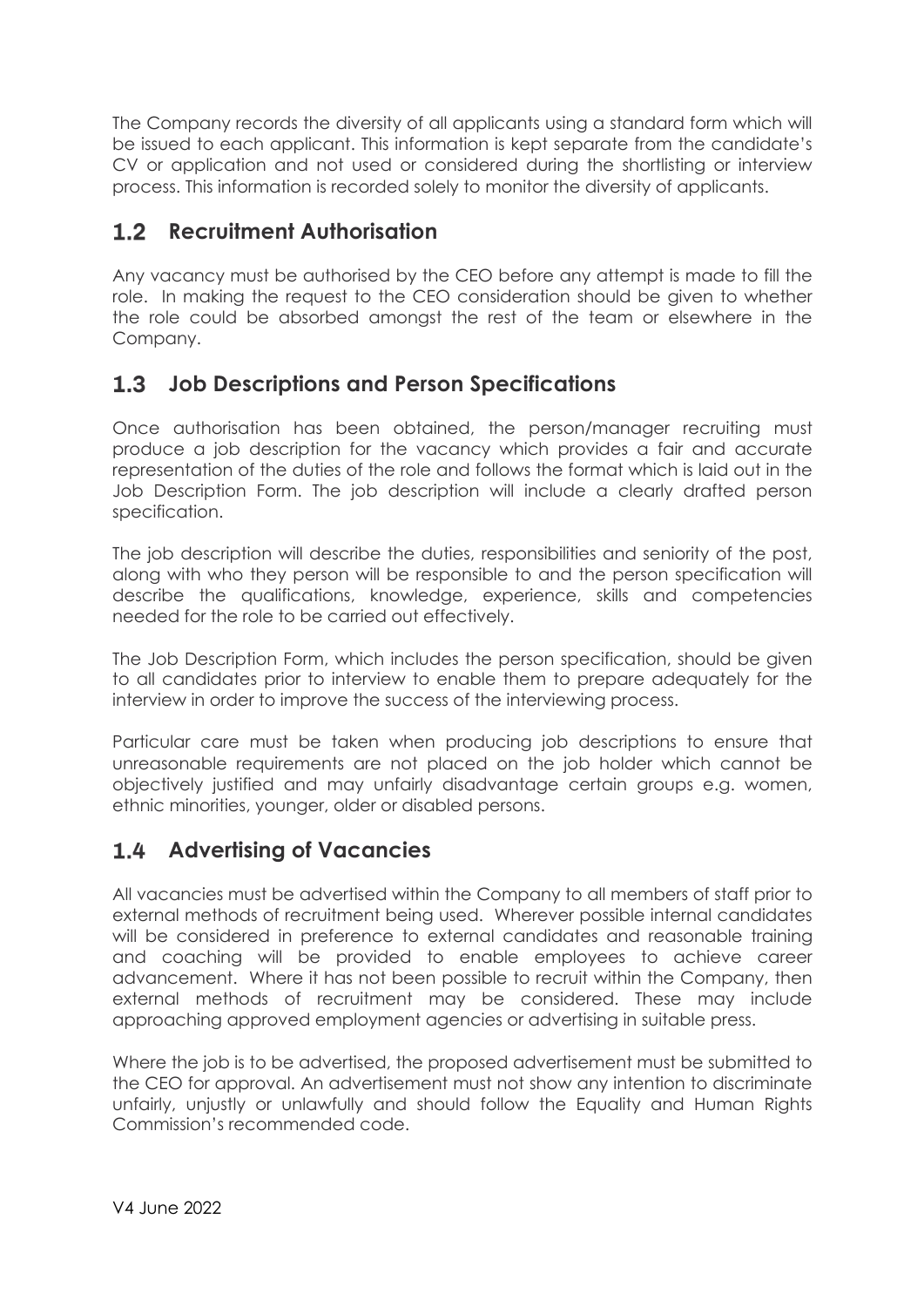# 1.5 Shortlisting

In order to shortlist candidates for interviews, the Company will:

- Identify specific job-related criteria using the person specification.
- Match these criteria with those detailed in the candidate's CV.
- Use this information to select which candidates will be invited for interview.
- Use psychometric testing for certain positions. These tests comply with the Company's Equality and Diversity Policy.

Candidates who apply for positions with the Company, whether through a direct advertisement or a recruitment agency, will always be informed of the outcome of their application as quickly as possible. Where candidates have applied to the Company directly, they will be informed of the outcome in writing.

#### **Recruitment Interviews**  $1.6$

The interview will focus on the needs of the job and skills needed to perform it effectively in accordance with the guidance and procedures set down in the Company's recruitment processes.

Interview questions will be prepared in advance and all candidates will be asked the same questions which will be solely related to the job.

Managers conducting recruitment interviews will ensure that the questions that they ask job applicants are not in any way discriminatory or unnecessarily intrusive.

#### $1.7$ **Offer of Employment**

Once the most appropriate candidate has been selected, this appointment needs to be approved by the CEO and the terms and conditions of the offer of employment must be confirmed.

In setting a starting salary, the Company will to bear in mind the salary of existing employees in a similar role in order to ensure that inconsistencies are not created within the Company.

#### $1.8$ **References**

References may be sought from an applicant once an offer of employment is made and referees will not be approached without the applicant's permission.

## 1.9 The Bribery Act

When recruiting for posts that may be vulnerable to bribery risks (such as roles in Purchasing, Marketing or Distribution), and subject to the requirements of the Rehabilitation of Offenders Act 1974, the Company may need to carry out additional checks during the recruitment process.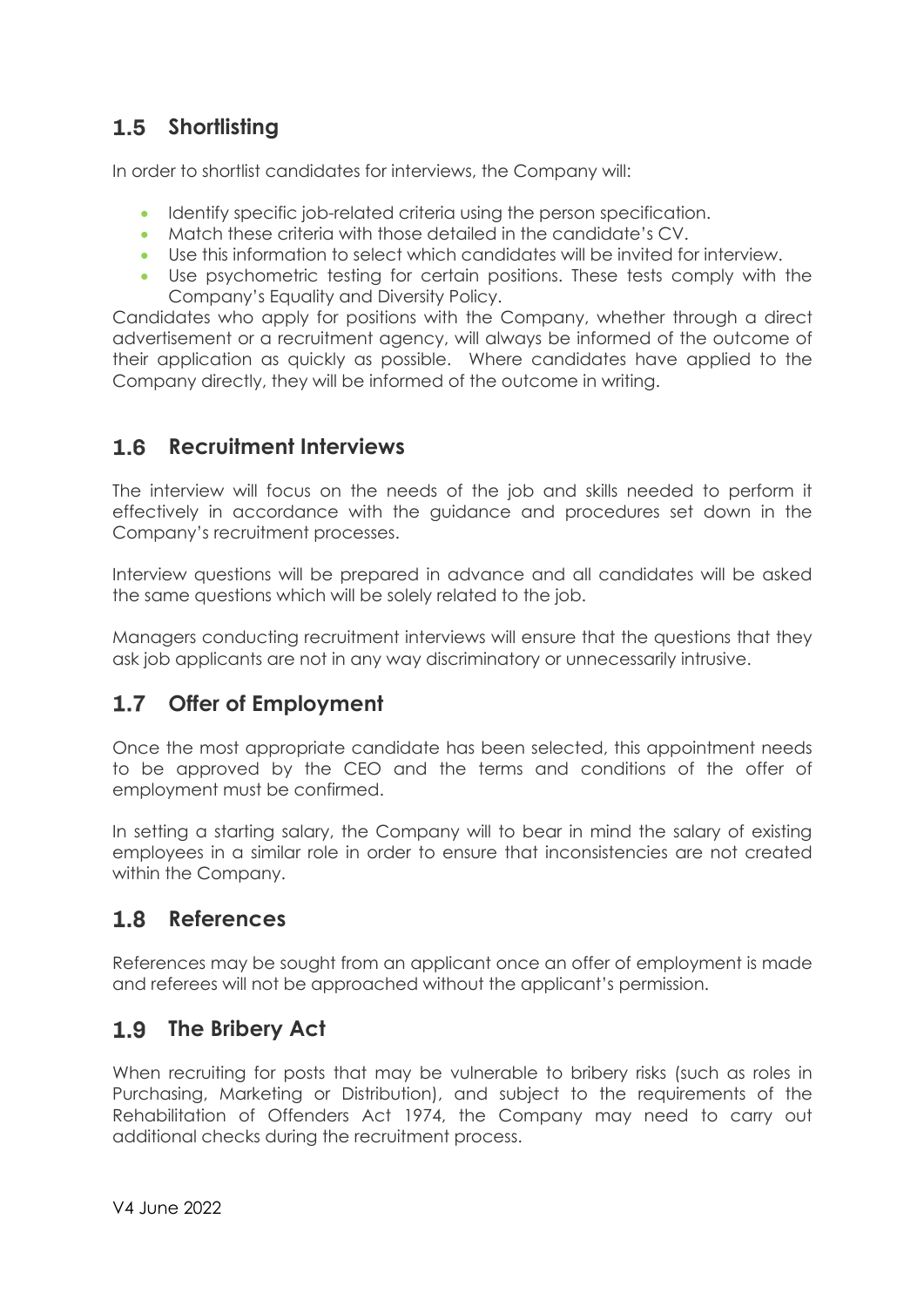These checks may include carrying out criminal record, bankruptcy and credit reference checks and/or taking up additional references.

# **1.10 Qualification Certificates**

All applicants are required to provide evidence of qualifications either in the form of original certificates, which will be copied and then returned, or confirmation from the relevant Examination Board if certificates cannot be produced.

The employment offer will be conditional upon valid evidence of qualification and the offer may be withdrawn if this is not supplied within a reasonable timescale.

If an applicant falsifies certificates or evidence of qualifications and this subsequently comes to the attention of the Company at any stage during employment then the individual will be subject to disciplinary action and may be liable to dismissal.

## **Work Permits and Illegal Working**

It is against the law to employ a person who does not have the right to work in the UK or who is working in breach of their conditions to be in the UK. The Company could face both civil and criminal sanctions for employing somebody in breach of these requirements. It is therefore a condition of employment that all employees are entitled to work in the UK.

All successful applicants are therefore required to provide evidence of their right to work and carry out the role which has been offered to them in accordance with the relevant statutory requirements, once an offer of employment is made (and, in all cases, prior to their first day of employment with the Company). The recruiting manager will be able to provide more information regarding what documents are acceptable. It is the responsibility of the recruiting manager to ensure that a relevant document has been supplied which satisfies the statutory requirements. They must obtain original versions of one or more acceptable documents, check them in the presence of the holder and make and retain a clear copy of the document (including recording the date on which the check was made). Where an applicant provides a document with a time limited right to work, it will be the responsibility of the employee's Line Manager to carry out the necessary repeat checks.

In order to avoid discrimination, this requirement will be applied to every person who is offered employment with the Company.

If an applicant is not able to produce satisfactory proof of their right to work in the UK and carry out the role which has been offered to them, their employment will be put on hold until satisfactory evidence can be produced. If this is not provided, their offer of employment will be withdrawn.

## **Personnel Records & Starter Procedures**

Personnel records are held by the HR department. A file containing records is held on the server for each employee and will include: